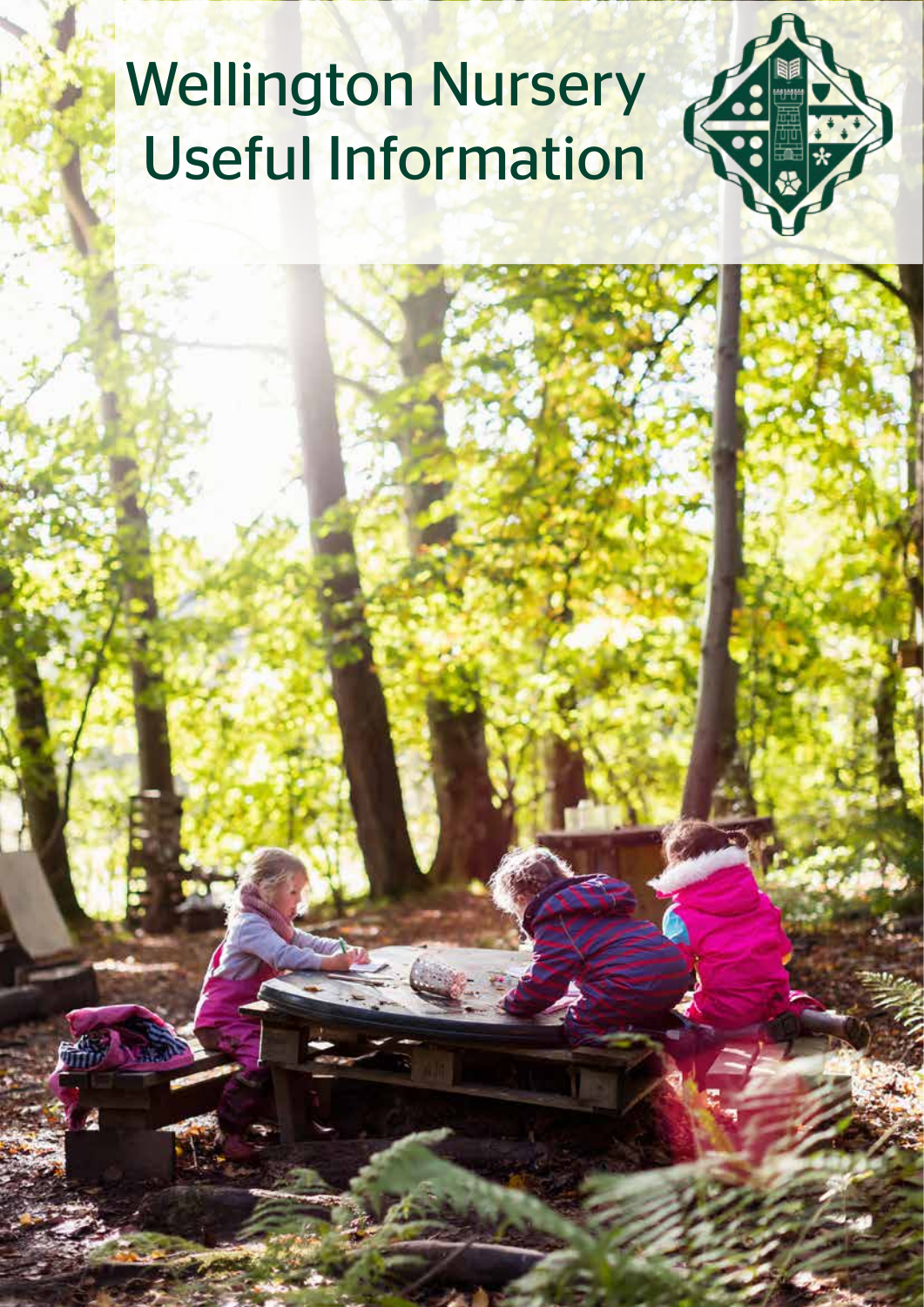Wellington School's Nursery welcomes boys and girls from the age of three. Run in partnership with South Ayrshire Council, the Nursery provides a stimulating and dynamic environment where emphasis is placed on the individual. Children receive specialist teaching in a number of subjects and the highly experienced staff ensure that children progress to the next stage of their development as happy, curious, fulfilled and confident learners.

This page gives a wealth of information including:

- Clothing for Indoor and Outdoor Nursery
- **Meals**
- Nursery Policies and Procedures
- Child Protection
- Nursery Contacts
- Nursery Fees & Opening Hours

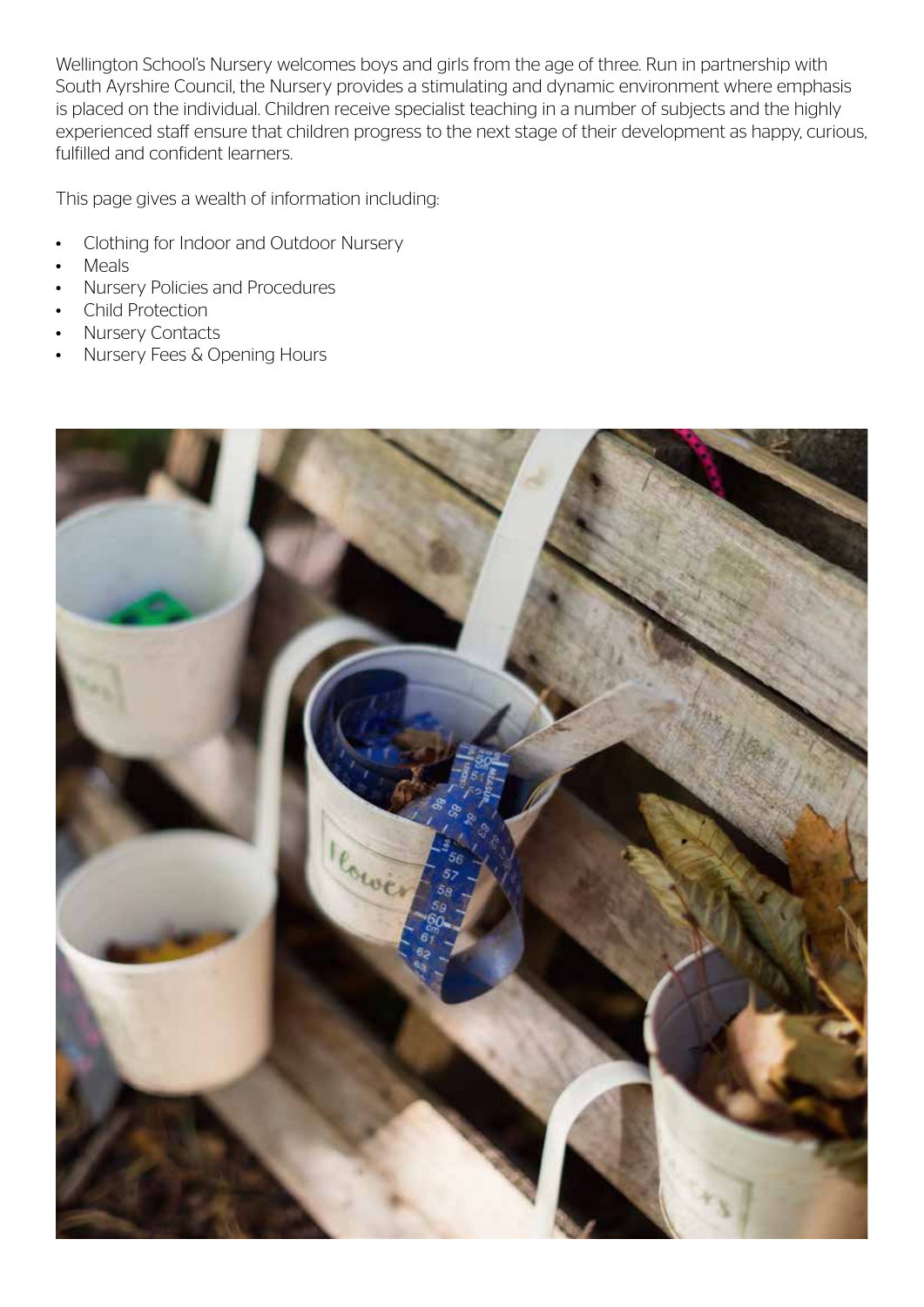# Fees & Opening Hours

Wellington is a South Ayrshire partnership nursery which means since August 2020 all parents of 3 and 4 year olds, will be eligible to receive 1140 hours of funded childcare.

Wellington Nursery is a fully funded partnership nursery. Funded sessions are between 8.40am and 3.00pm.

Wraparound care from 8.00 to 8.40am and 3.00 to 5.30pm is also available and is shown in the table below. However, if you need any more information regarding our opening hours, please don't hesitate to contact us.

| ADDITIONAL HOURS I                           | <b>SESSION</b> | PER TERM | PER ANNUM | DAILY PER TERM |
|----------------------------------------------|----------------|----------|-----------|----------------|
| Early Morning Care<br>$(5 \, \text{days})$   | 8am - 8.40am   | £105     | £315      |                |
| <b>After Nursery</b><br>$(5 \, \text{days})$ | $3pm - 4pm$    | £210     | £630      | £42            |
| <b>After Nursery</b><br>$(5 \text{ days})$   | 3pm - 5.30pm   | £525     | £1.575    | £105           |

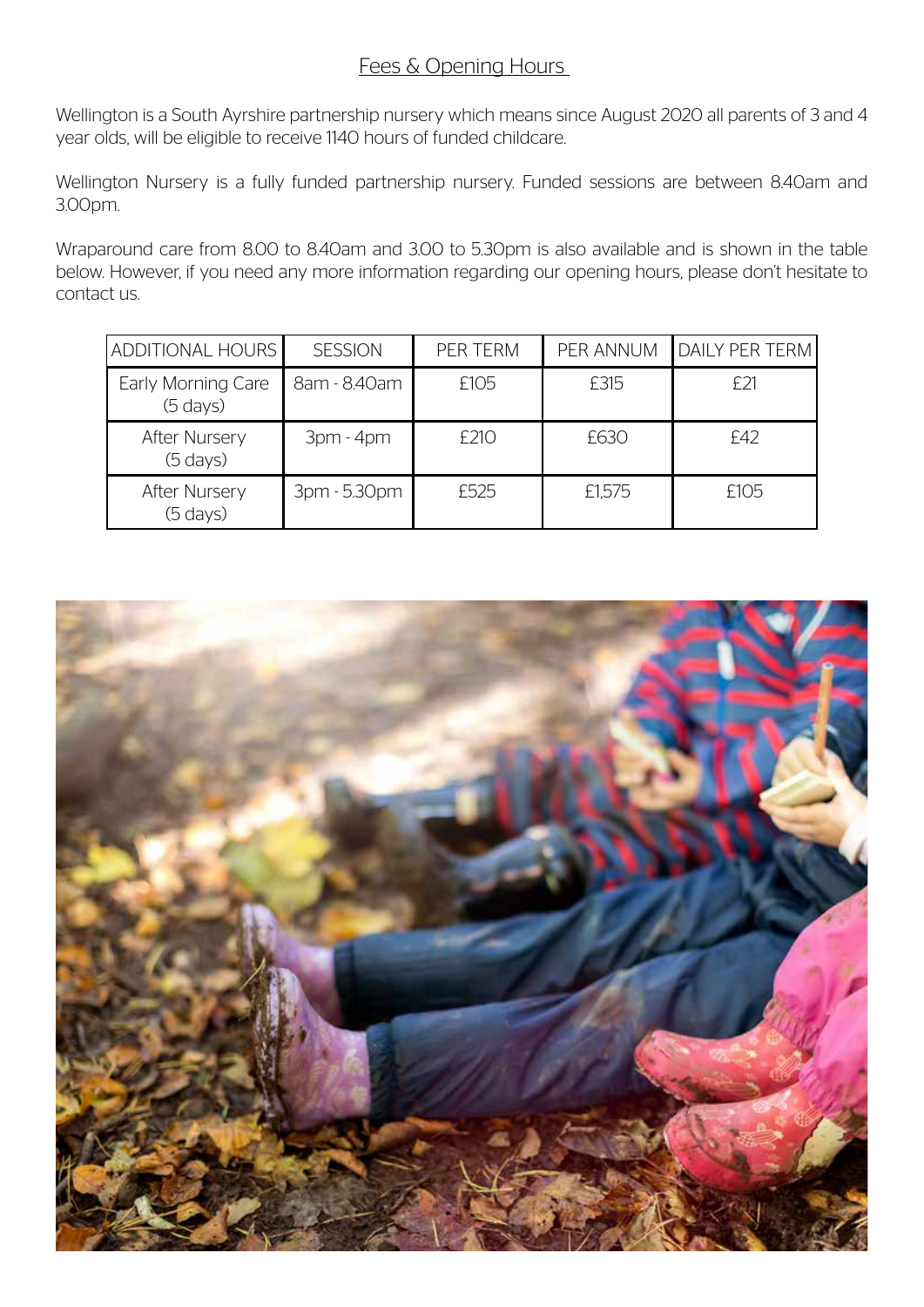## Clothing

There are clothing requirements for children in both Nurseries. For children attending the Outdoor Nursery, clothing is especially important as the children need to be both warm and comfortable.

Children learn by having fun and taking part in a variety of activities – including messy ones!

Indoor Guidelines

- The Nursery provides aprons to protect clothing but parents are encouraged to dress children in play clothes (e.g. tracksuits, sweatshirts, t-shirts).
- Parents are asked to provide a pair of wellington boots as the children will spend time outdoors every day.
- There is an optional Nursery polo shirt and sweatshirt. These are red, embroidered with the school badge and are only available by placing an order directly with the Nursery or from Balmoral Knitwear.

#### Outdoor Guidelines

- Layering your child's clothes will help them to keep warm in the winter and cool in the summer. Helpful tip: wear tights or leggings under trousers during the winter months.
- Hats, gloves, wellies (or sturdy, waterproof footwear) are essential and must be provided by parents.
- Parents are required to provide an outer waterproof suit for your child to wear. These can either be a one or two piece and will ensure your child is protected against the wind and rain.
- Fleece hoodies and wellie boot socks will be carried by each child in a rucksack to be worn as required.
- Children should bring a change of clothes with them, just in case. It is essential that parents provide a carrier bag each sessions for wet, muddy wellies and suits.
- Please label all children's outdoor clothing.



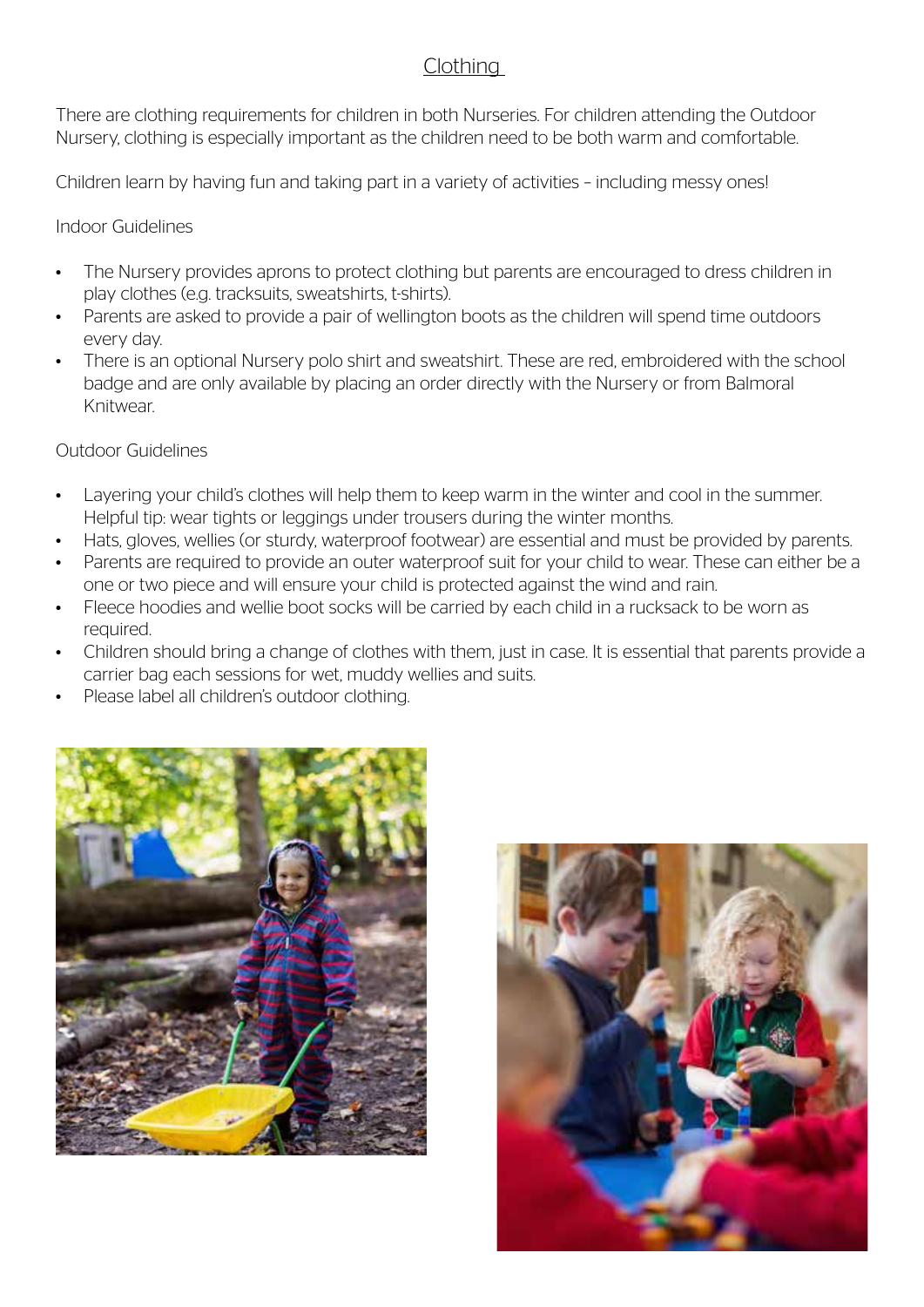#### Meals

Healthy eating is encouraged in the Nursery. As part of the funded nursery sessions, children are provided with a school lunch snacks. Fresh fruit is always available.



# **Equality**

Wellington School is committed to ensuring that no child is subject to discrimination. Every child is encouraged to develop positive attitudes towards others whose gender, language, religion or culture is different from their own. Any parent who wishes their child to be absent from school to celebrate a religious event during term time will be fully supported by the school.

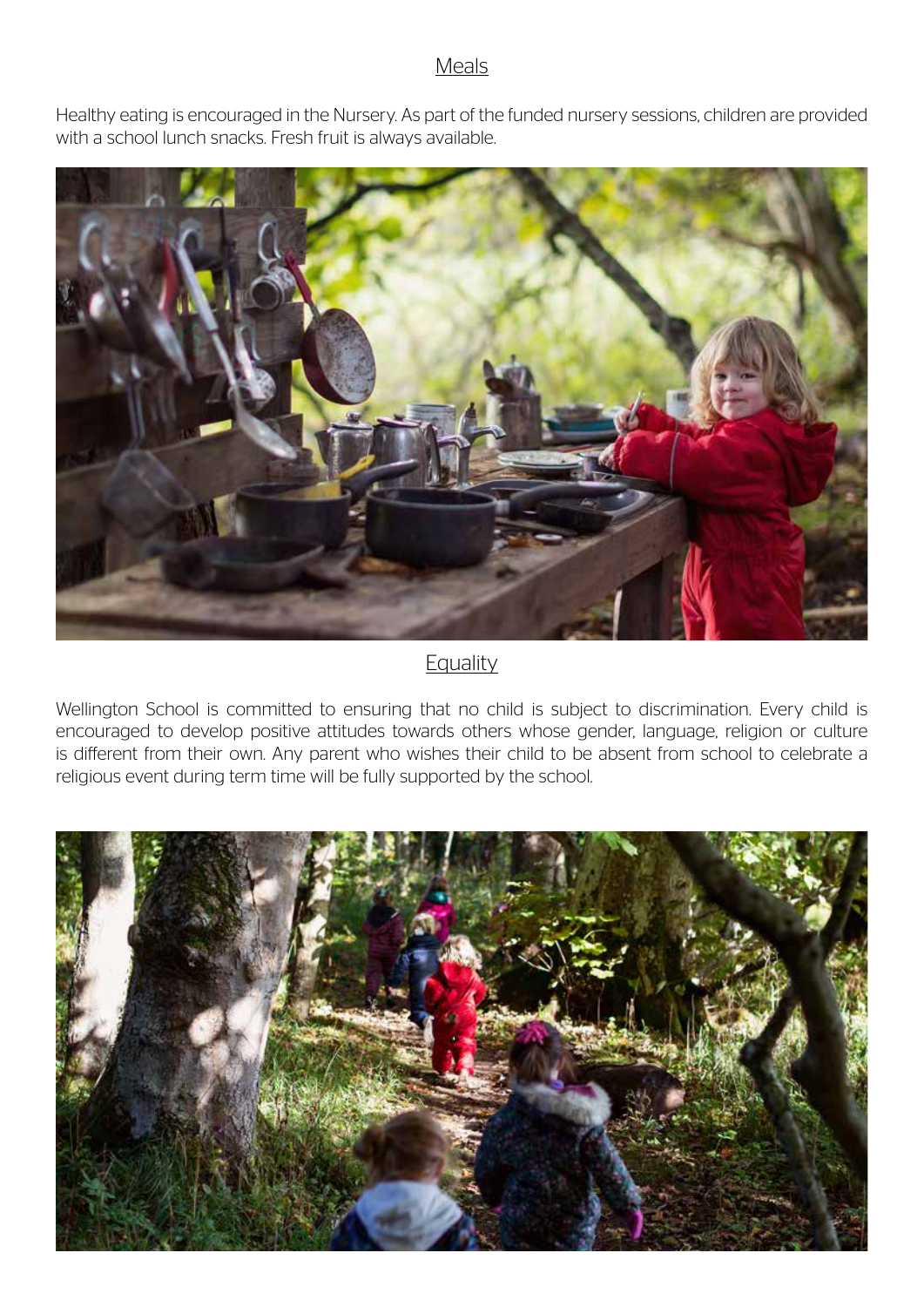#### Policies, Procedures & Child Protection

The Nurseries employ an extensive range of policies and procedures to ensure that the highest level of care and education is provided.

The following policies are currently in place and copies of these documents can be obtained from members of staff: Curricular Policy, Behaviour Management, Child Protection, Policy for Equal Opportunities, Medication Policy, Guidance, Gifts Policy, Staff Recruitment Policy, Smoke-Free Policy, Complaints Procedure, Student Placement Policy, Communicable Disease Control, Healthy Eating Policy, Policy for Induction of New Children, Procedures for Emergency Closure and Lost Child Policy.

As a registered centre, our Nurseries are inspected regularly by the Care Inspectorate and are included in a joint Care Inspectorate/HMIE programme. Parents are always fully apprised as to the outcome of these inspections.

#### Child Protection

All Nursery staff undergo regular Child Protection Training. As a matter of course, they provide suport to children in their care and have a vital role to help protect them from harm. This is achieved by:

- Helping children learn about their personal safety.
- Developing trust so that children feel comfertable turning to staff for help, knowing that they will be taken seriously.
- Identifying when children may need help.
- Undrestanding the steps that must be taken when there are concerns for children's safety and wellbeing.

The school has a designated Child Protection Co-ordinator, Mrs Natalie O'Connell.

## Nursery Contcts

PA to the Junior School Head, Mrs Paton, is the first port of call for Junior & Nursery School parents, pupils and staff alike. Get in touch with Mrs Paton for all Nursery and Junior school enquiries via email or telephone.

Email: fpaton@wellingtonschool.org Telephone: 01292 269321

Our Admissions Registrar, Mrs Dunlop, is often the first friendly face new pupils and parents see. If you have any questions regarding Nursery admissions or fees, you can contact her via email.

Email: admissions@wellingtonschool.org

Mrs O'Connell, our designated Child Protection Co-ordinator, if you have any questions or concerns regarding your child and their welfare, please contact her or Mr Cox via email:

Email: no'connell@wellingtonschool.org jcox@wellingtonschool.org